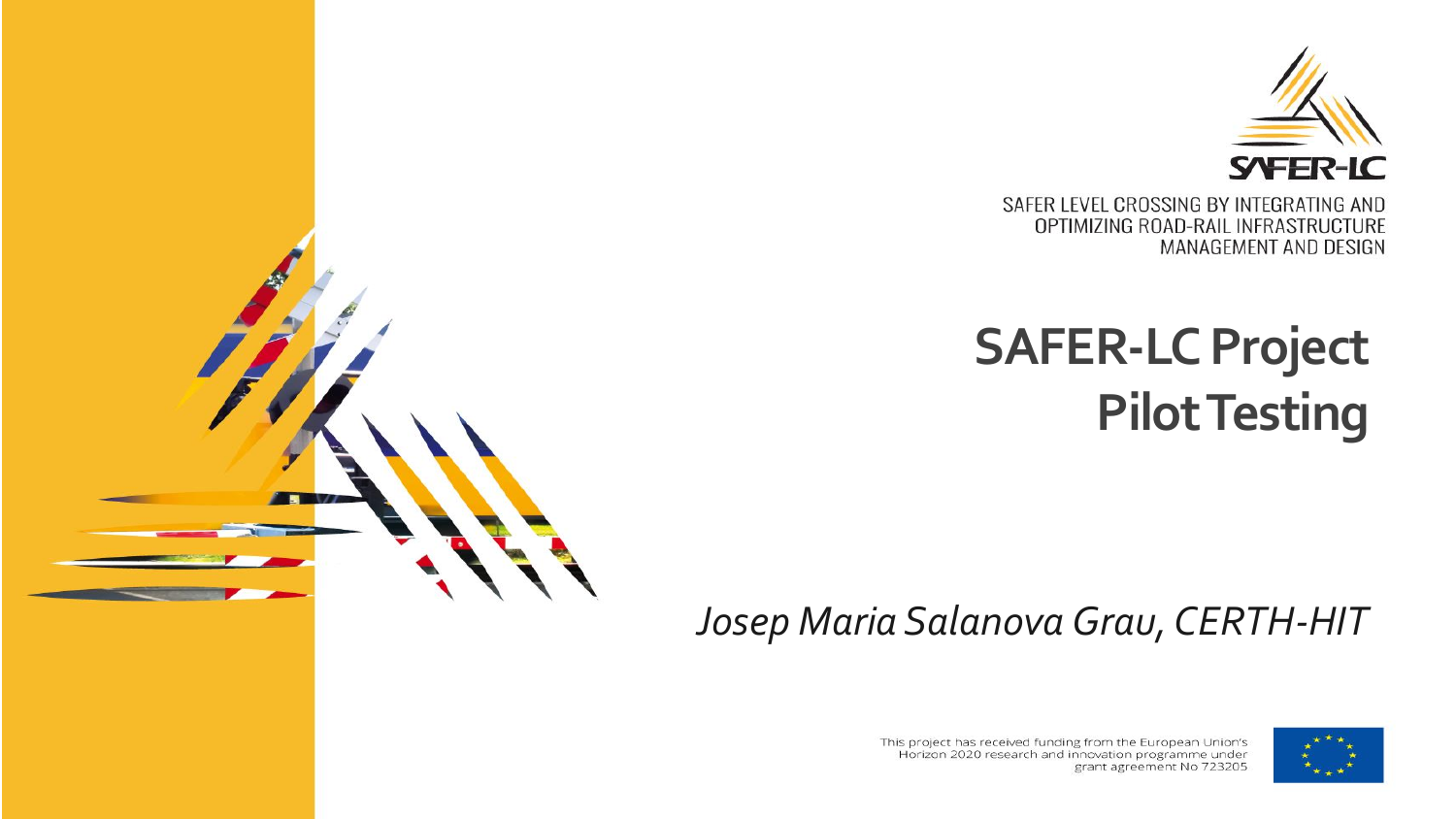

### Presentation agenda

▲ Piloted safety measures

▲ Test sites

 $\triangle$  Safety effects – Estimations assumptions

▲ Safety effects – Results

▲ Conclusions and recommendations

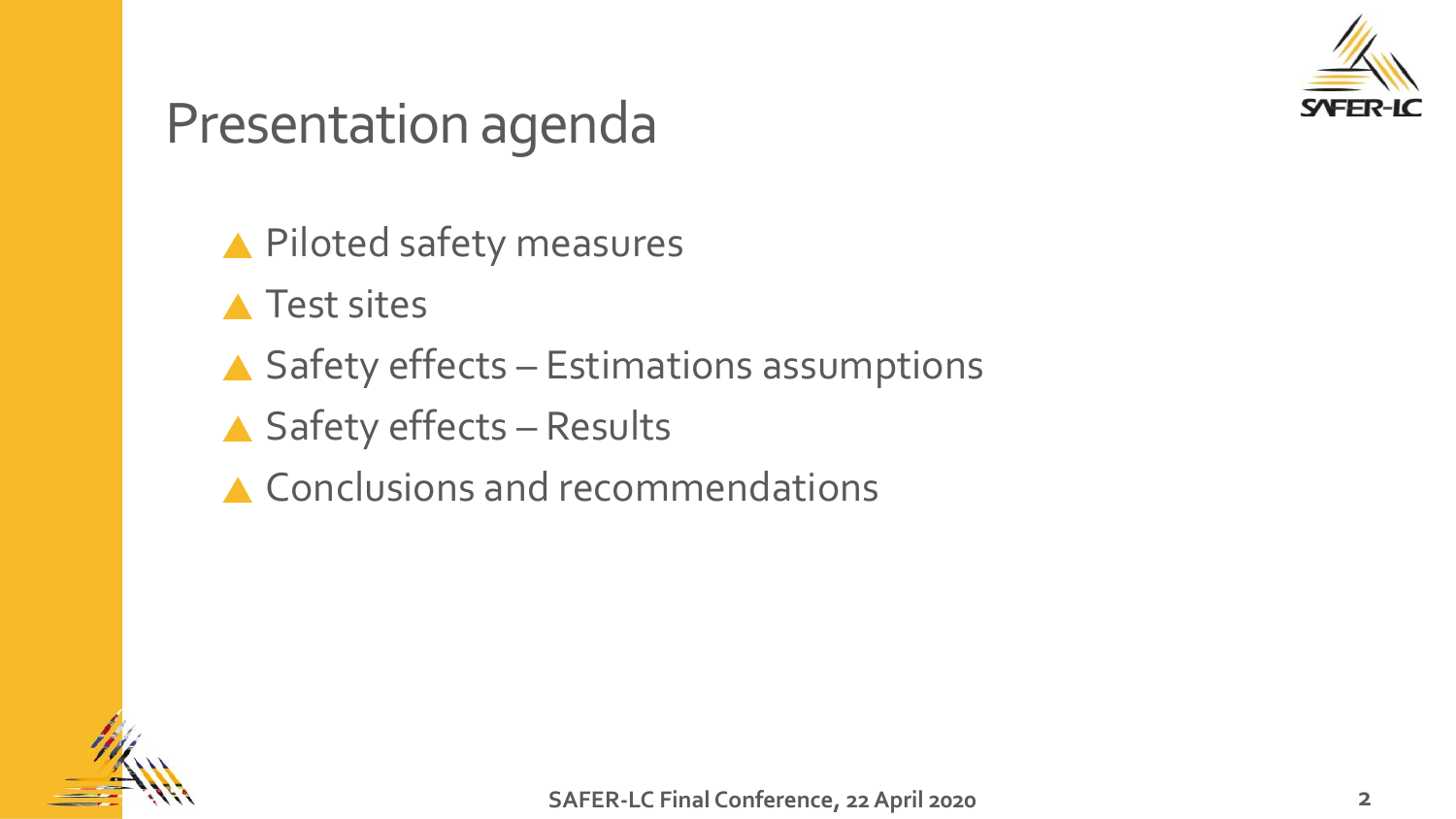

## Piloted safety measures

- **17 measures were piloted**
- ▲ Targetted effect mechanisms:
	- Indirect safety effects (e.g. LC monitoring for detection of obstacles or maintenance-related issues)
	- A Correct behaviour and LC existence awareness (e.g. passive LC signs)
	- Measures improving detectability of LC and train
	- Speed reduction
	- Active warnings, associated either with LC proximity, approching trains or both

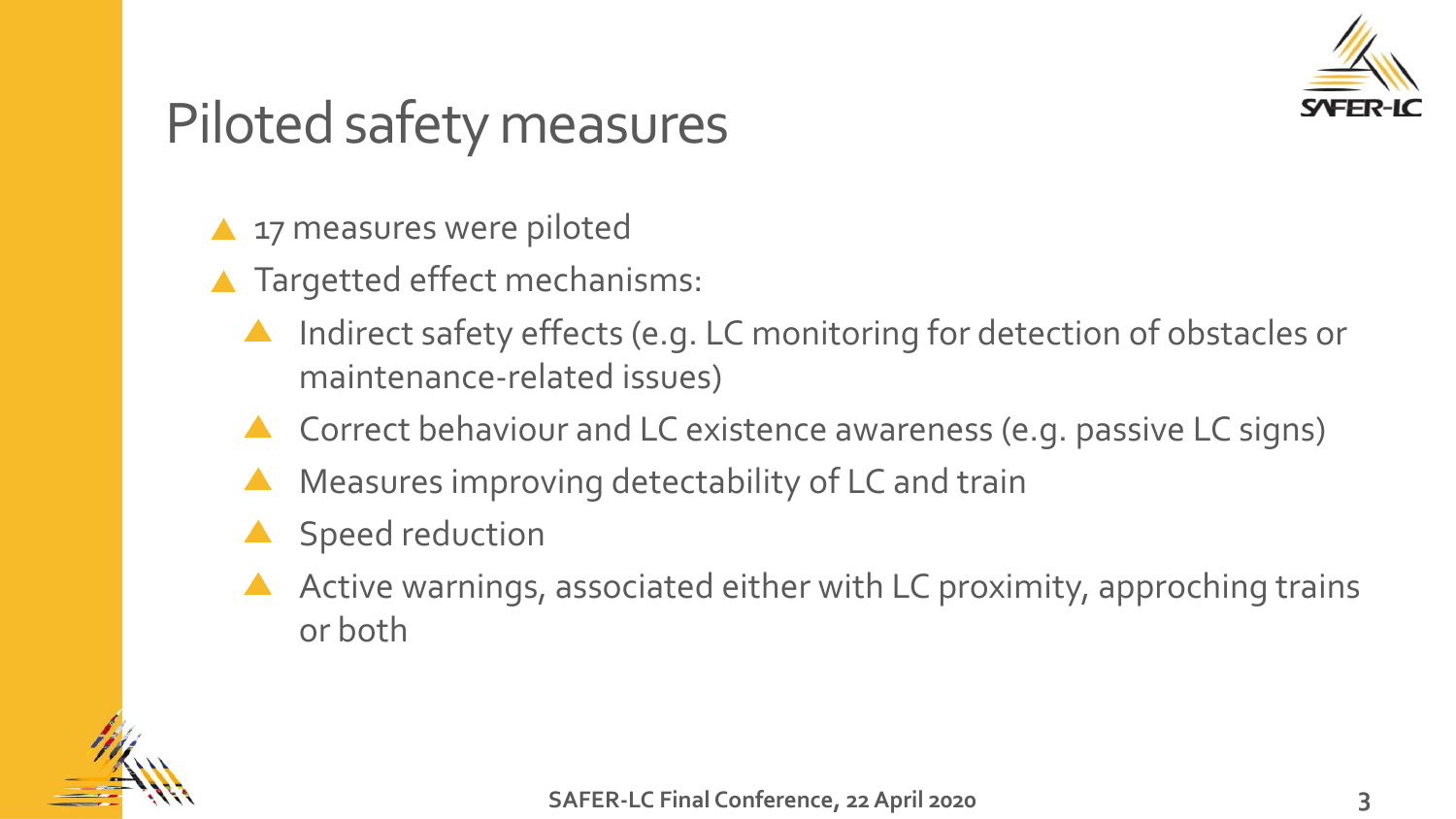

### SAFER-LC test sites

#### **Simulation**



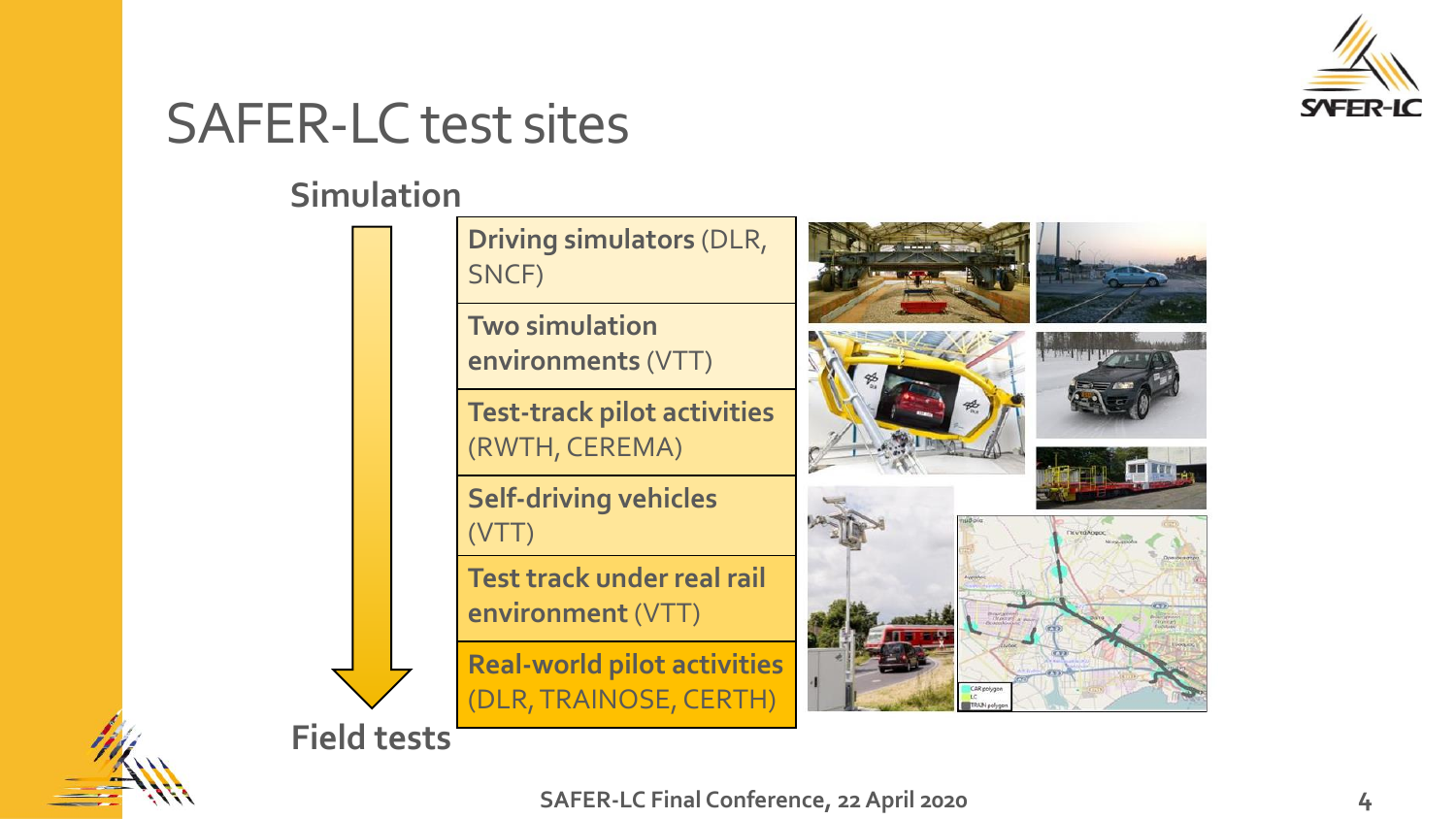

### SAFER-LC test sites

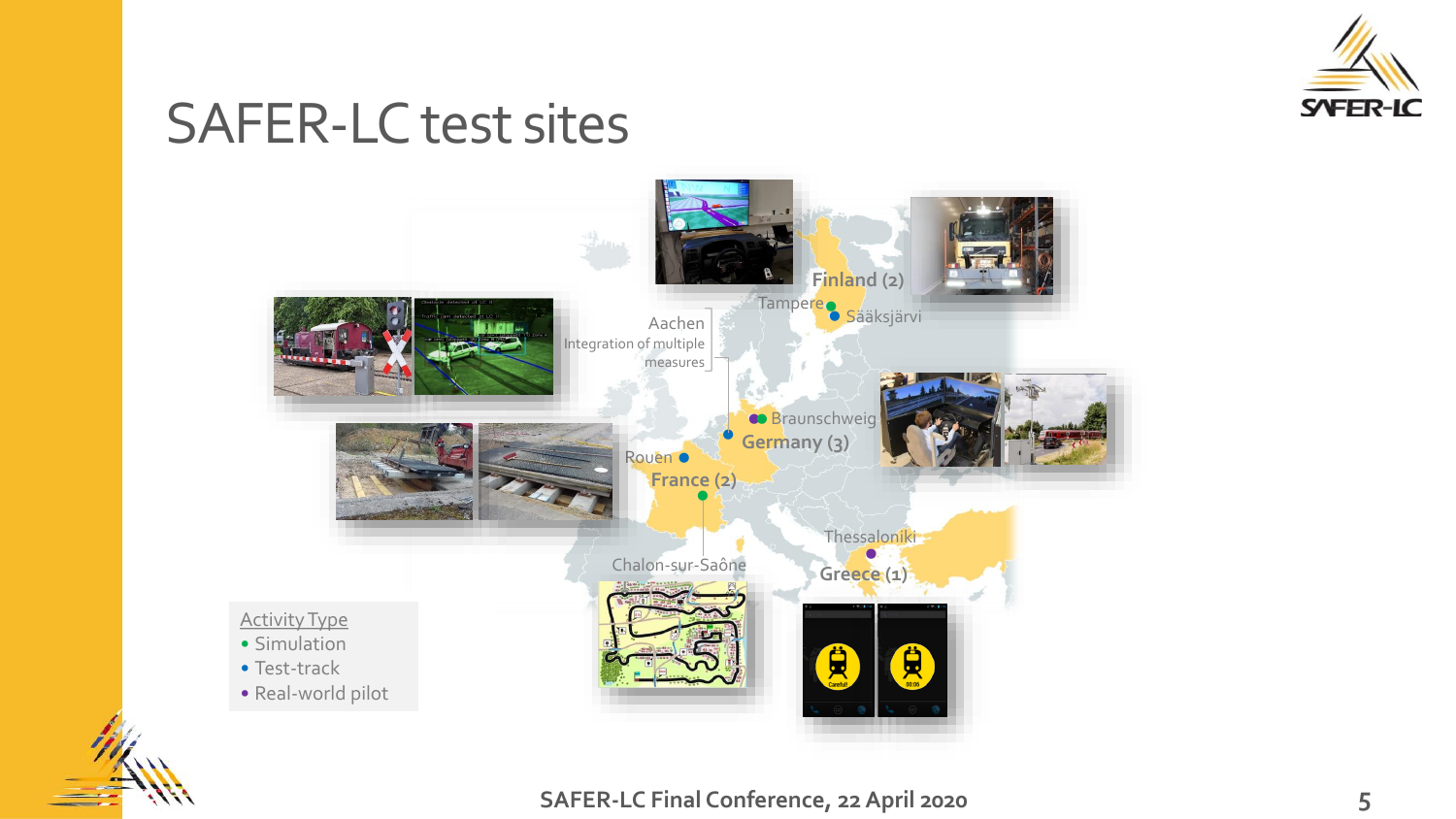# Germany

**Aachen test site** − Integration of multiple measures



• Real-world pilot



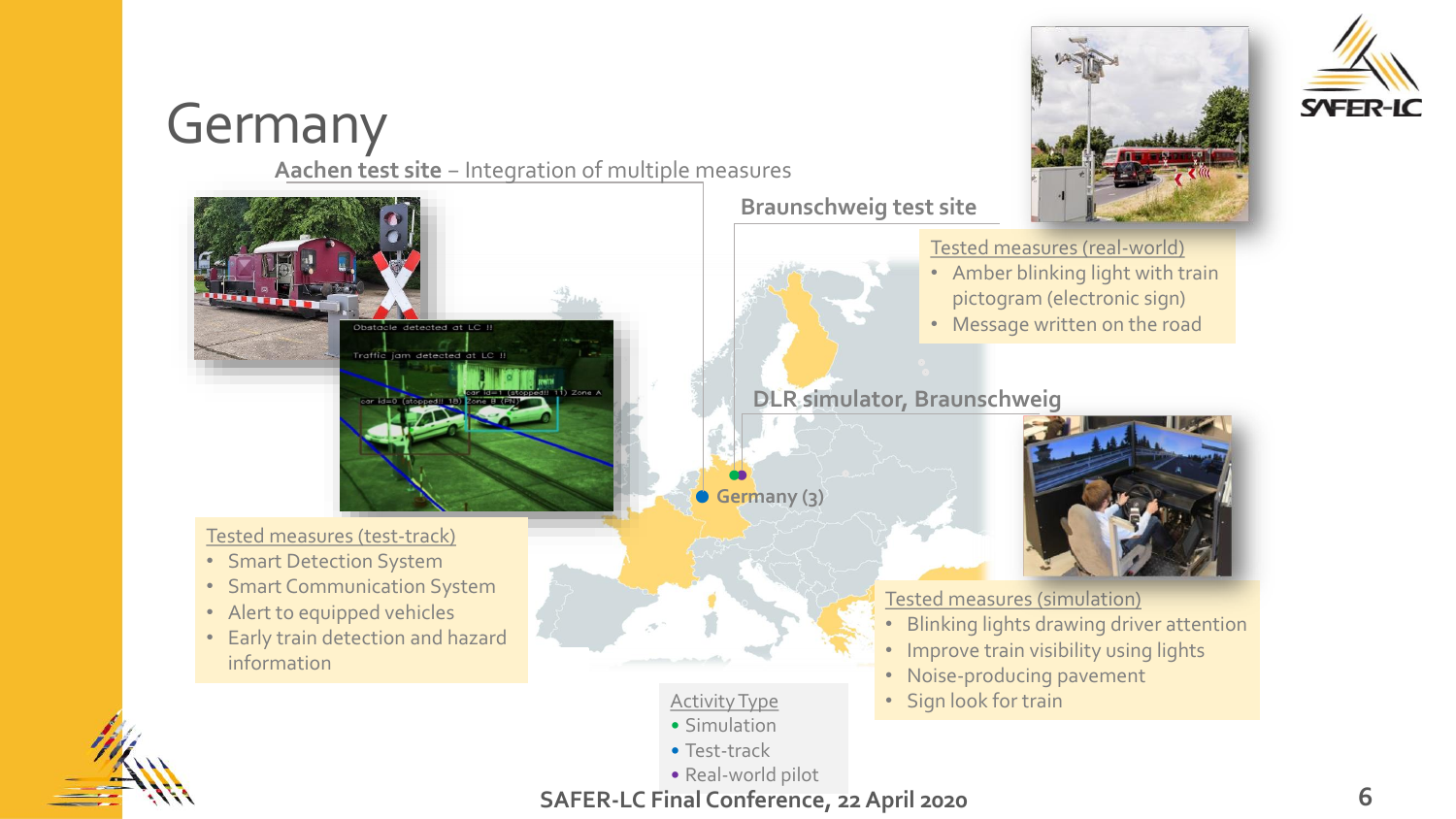

### France

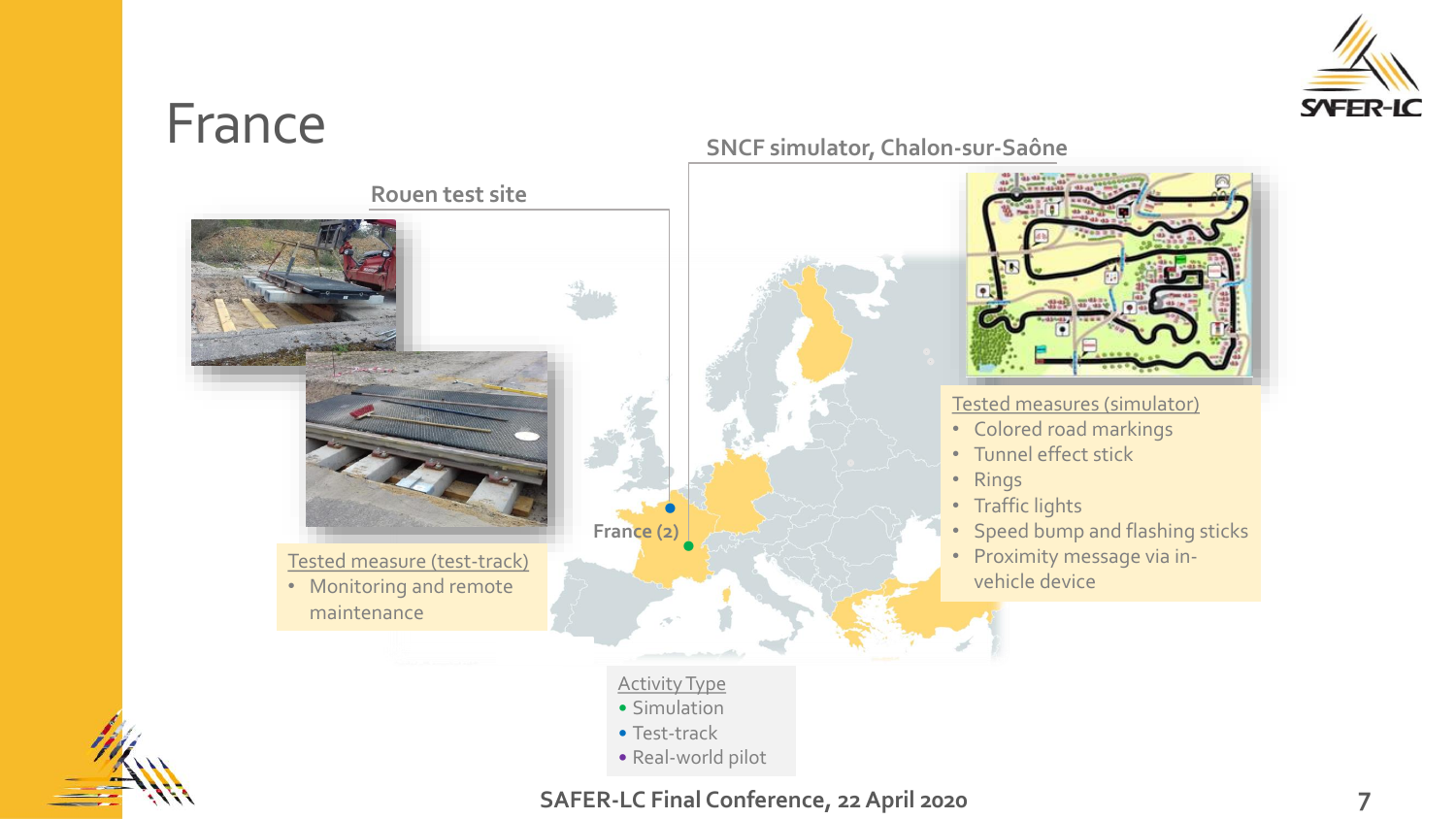

### Finland

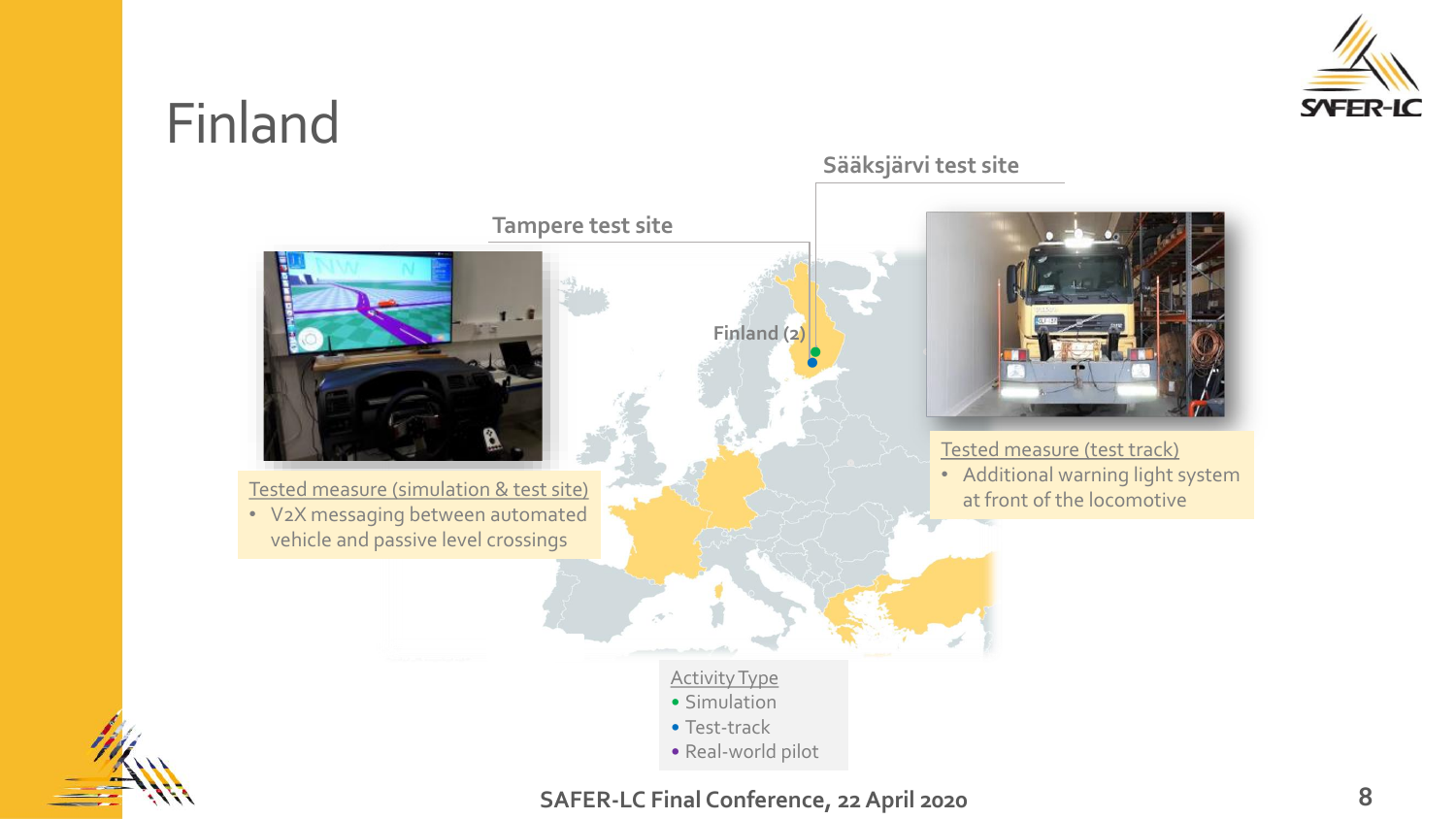

### Greece



#### **Thessaloniki test site**

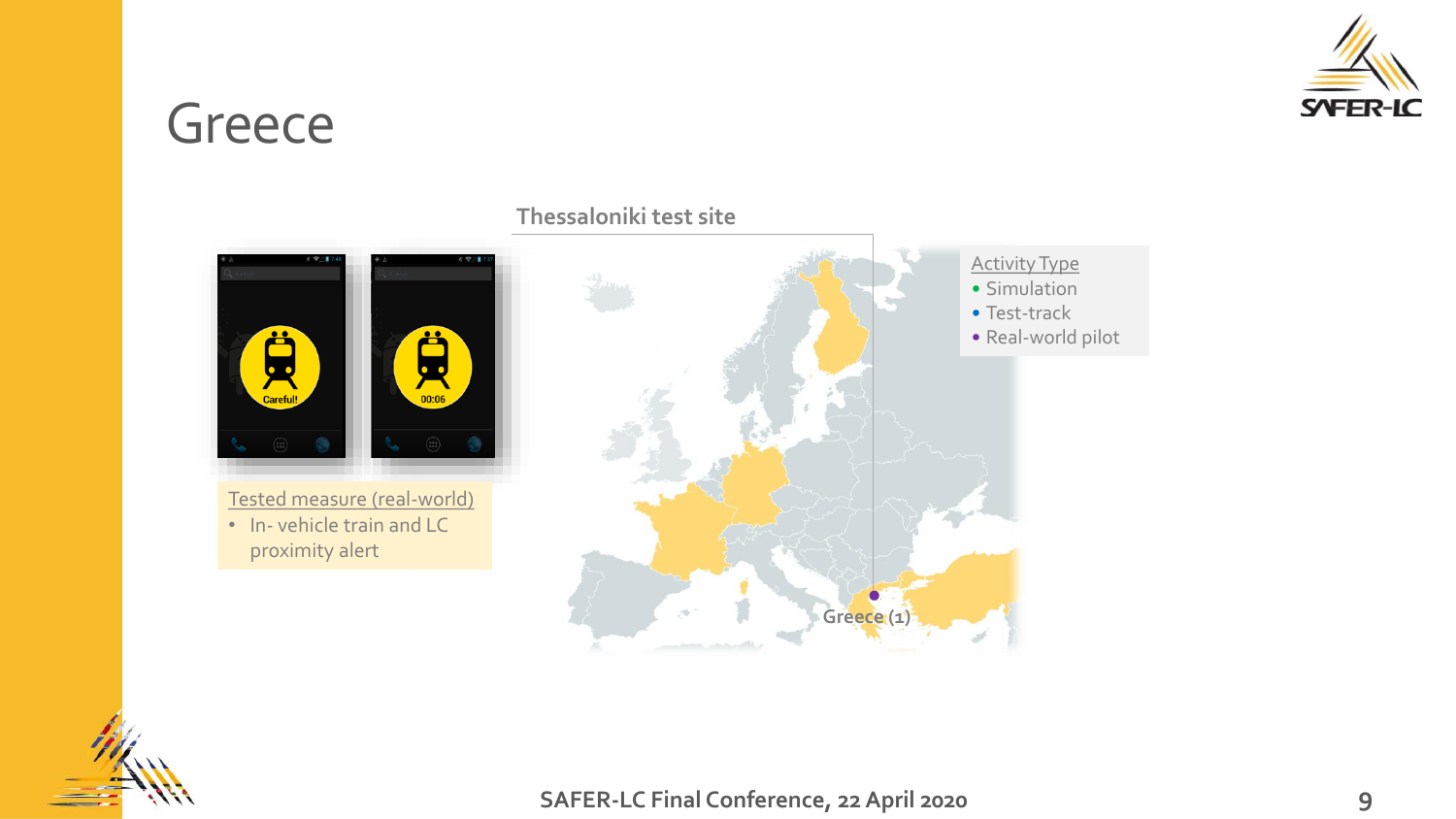

# Safety effects – Estimations assumptions

- An attempt was made to draw **numerical estimates of safety effects** (some uncertainties exist).
- The safety effects estimates include **assumptions:**
	- ➢**100% implementation coverage**, meaning that all relevant LCs, trains and/or road users are equipped with the system.
	- ➢The functionality and reliability of the system is **100% fail safe** and all the **road users receive and/or notice** the provided information and/or warnings.
- The assumptions used in the calculations are **clearly documented.**
	- ➢Therefore, the safety estimates can be easily updated if new information become available.
	- Detailed methodology in the project's **Deliverable D4.4** (available online).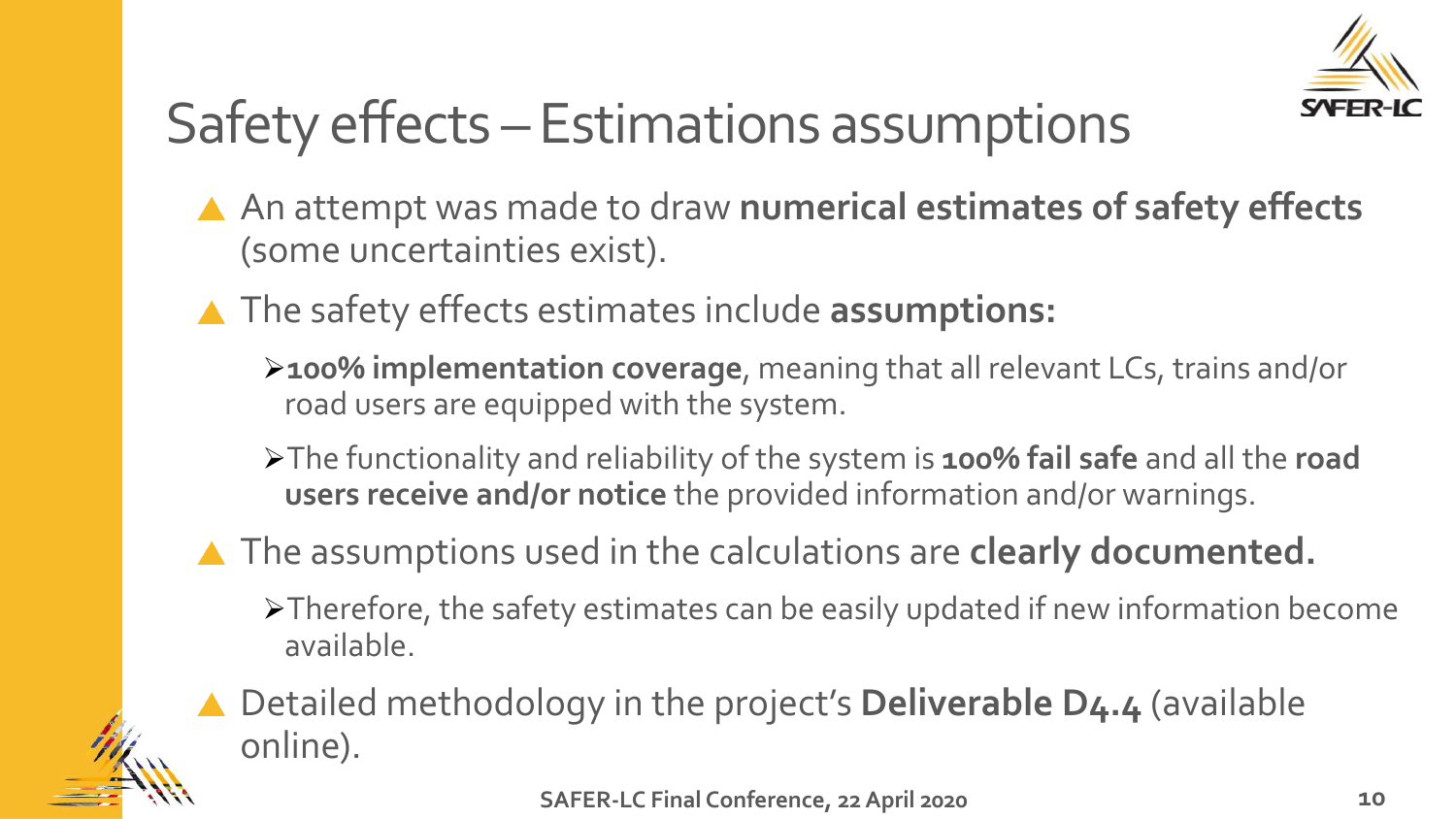

# Safety effects - Estimations

| <b>Safety measure</b>                                | <b>Share of relevant</b> |       | <b>Effectiveness</b> |             | <b>Safety effects</b> |             |
|------------------------------------------------------|--------------------------|-------|----------------------|-------------|-----------------------|-------------|
|                                                      | $LCs$ (%) A              |       | estimate (%) B       |             | $(%)$ AxB             |             |
|                                                      | Low                      | High  | Low                  | <b>High</b> | Low                   | <b>High</b> |
| Sign 'Look for train'                                | 39.8                     | 39.8  | 0.0                  | 5.0         | 0.0                   | 2.0         |
| <b>Road marking</b>                                  | 39.8                     | 39.8  | 0.0                  | 5.0         | 0.0                   | 2.0         |
| <b>Coloured road markings</b>                        | 100.0                    | 100.0 | 0.0                  | 5.0         | 0.0                   | 5.0         |
| <b>Speed bumps and flashing posts</b>                | 39.8                     | 39.8  | 5.0                  | 20.0        | 2.0                   | <b>8.0</b>  |
| <b>Funnel effect pylons</b>                          | 39.8                     | 39.8  | 0.5                  | 2.0         | 0.2                   | 0.8         |
| Noise-producing pavement                             | 39.8                     | 39.8  | 2.5                  | 10.0        | 1.0                   | 4.0         |
| Proximity message via in-car device                  | 25.5                     | 25.5  | 0.0                  | 5.0         | 0.0                   | 1.3         |
| <b>Blinking amber light with train symbol</b>        | 39.8                     | 39.8  | 5.0                  | 10.0        | 2.0                   | 4.0         |
| Blinking lights drawing driver attention (Perilight) | 39.8                     | 39.8  | 5.0                  | 20.0        | 2.0                   | 8.0         |
| <b>Traffic lights</b>                                | 25.5                     | 25.5  | 0.0                  | 5.0         | 0.0                   | 1.3         |
| In-vehicle train and LC proximity warning            | 39.8                     | 100   | 10.0                 | 15.0        | 4.0                   | 15.0        |
| <b>Rings</b>                                         | 39.8                     | 39.8  | 2.5                  | 10.0        | 1.0                   | 4.0         |
| Additional lights at the train front                 | 39.8                     | 100.0 | 15.0                 | 30.0        | 6.0                   | 30.0        |

\* οnly the measures with direct safety effects are included in this table.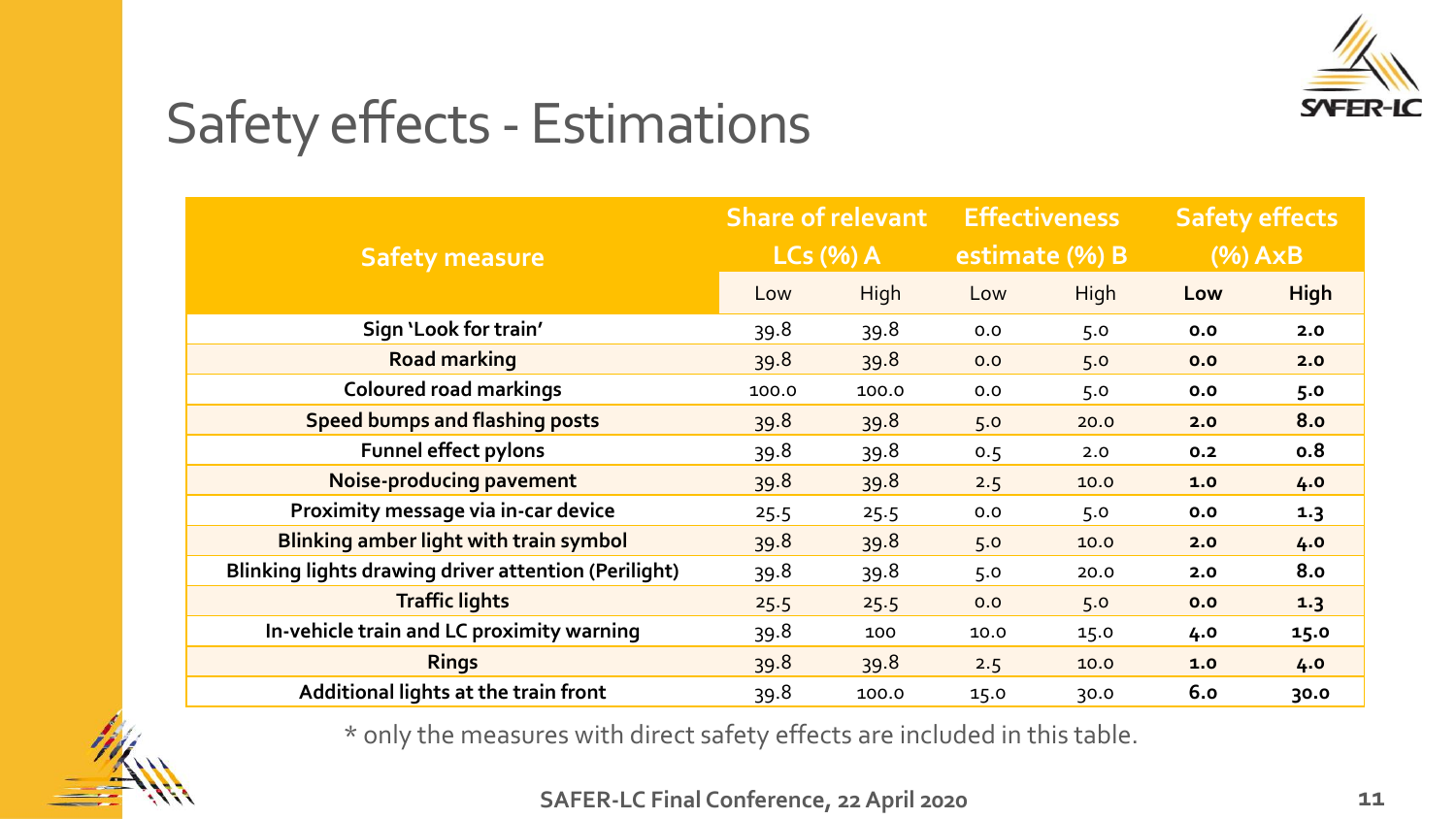

# Conclusions and recommendations

- The safety effects of piloted measures are **promising**
- Measures with **highest estimated safety benefits** are:
	- **Additional lights at the train front**. Prevention of 6% to 30% of relevant LC accidents. Targets a rather large share of LC, 40−100% depending on the approach.
	- **Blinking lights drawing driver attention (Perilight)**. Prevention of 2% to 20% of relevant LC accidents and targets 40% of LC.
	- **In-vehicle train and LC proximity warning**. Prevention of 4% to 15% of relevant LC accidents. Targets  $\blacktriangle$ 40−100% of LC depending on the approach.
	- **Speed bumps and flashing posts**. Prevention of 2–8% of relevant LC accidents and targets 40% of LC.
- Some of the most promising measures should be further tested in **real-world** experiments of **larger scale** with well-planned research design
	- To obtain more information on their effects on road user behavior and thus on road safety, also on long term
	- To validate the numerical estimation of safety effects of the piloted measures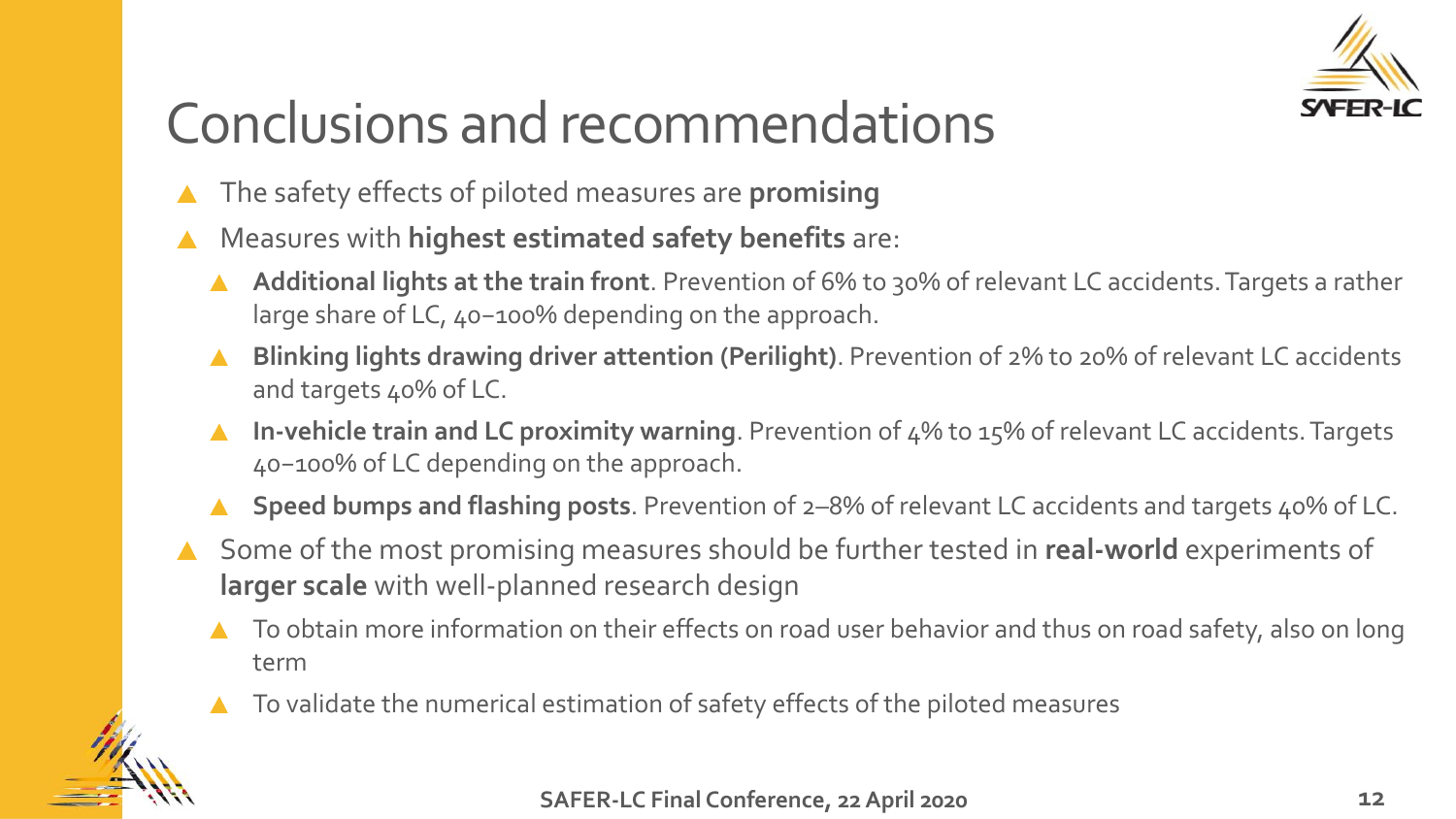

### Main reports

**A Reports are online at <https://safer-lc.eu/>** 

- ▲ D4.1: Implementation quidelines
- ▲ [D4.2: Evaluation framework](https://safer-lc.eu/IMG/pdf/saferlc_20180430_d42_v13_dlr_evaluation_framework.pdf)
- ▲ [D4.3: Pilot operation report](https://safer-lc.eu/IMG/pdf/saferlc_20190726_d43_v04_uniroma3_pilot_operation_report.pdf)
- ▲ [D4.4: Results of the evaluation of the pilot tests](https://safer-lc.eu/IMG/pdf/saferlc_20191231_d44_v07_vtt_results_of_the_evaluation_of_the_pilot_tests.pdf)